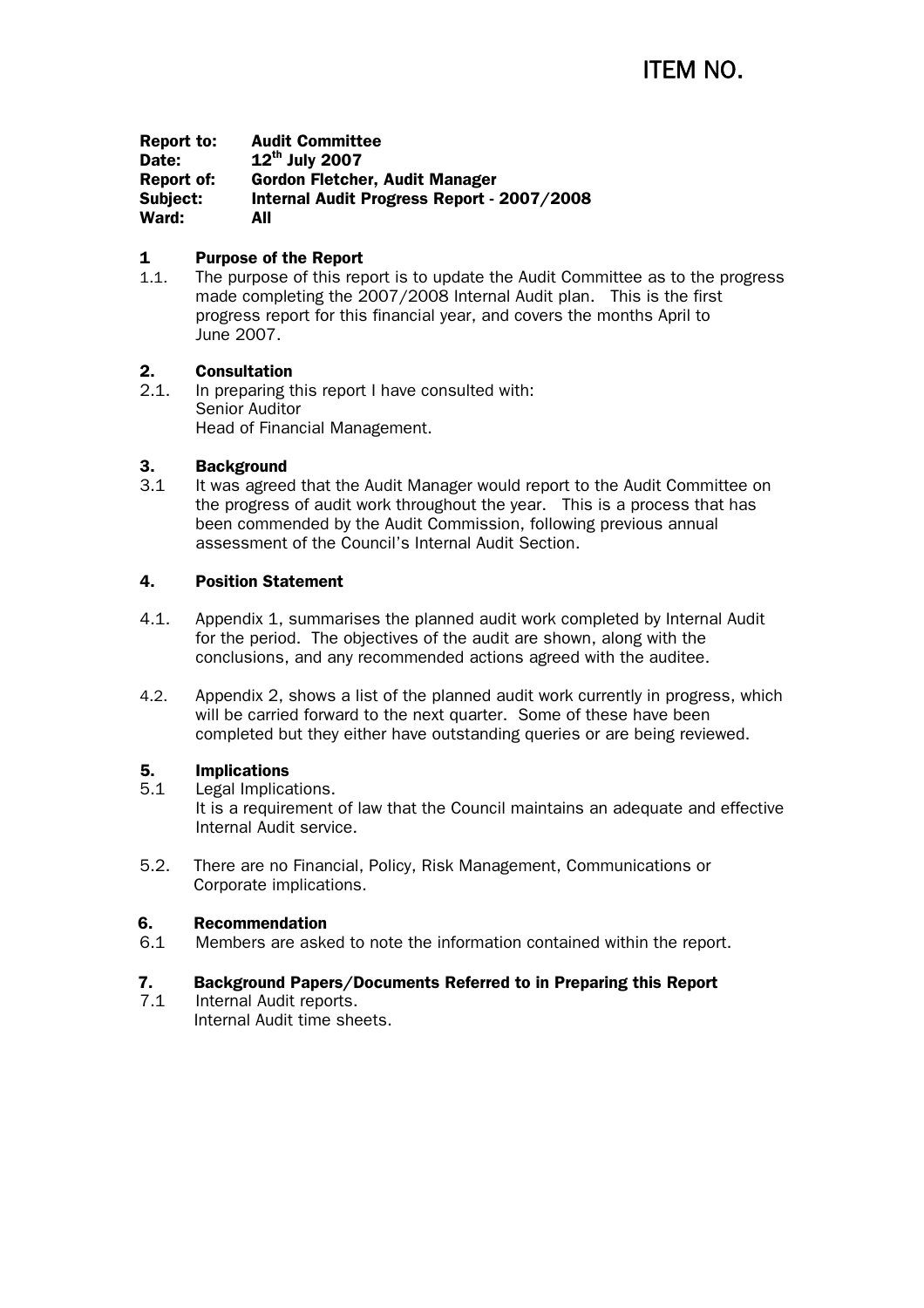# ITEM NO.

# APPENDIX 1

# Completed audit work for the period ending June 2007

### Concessionary travel (3 yearly audit) Background.

A new County Durham Travel Scheme was introduced on  $1<sup>st</sup>$  April 2006 after an agreement was reached between the County Durham District Councils and the bus companies.

The production of a travel permit by eligible residents of the districts enables concessionary bus travel throughout County Durham to be free of charge and half fare to be charged for selected train journeys.

### Aims and Objectives

The objective of this audit was to ensure that there are proper procedures in place for accurately recording details and issuing travel permits relating to the County Durham Concessionary Travel Scheme.

### Conclusions:

Birth certificates are checked to confirm the person's age but sometimes the name may have changed (e.g. if married) and no further documentation was checked to confirm the person's name.

Applicants are not required to provide confirmation of their address, to prove that they are living in the District.

### Recommendations

If the applicant name is different from that on the birth certificate then proof of their identity should be provided. The applicant should also provide proof of address in order to confirm residence in the district e.g. utility bill.